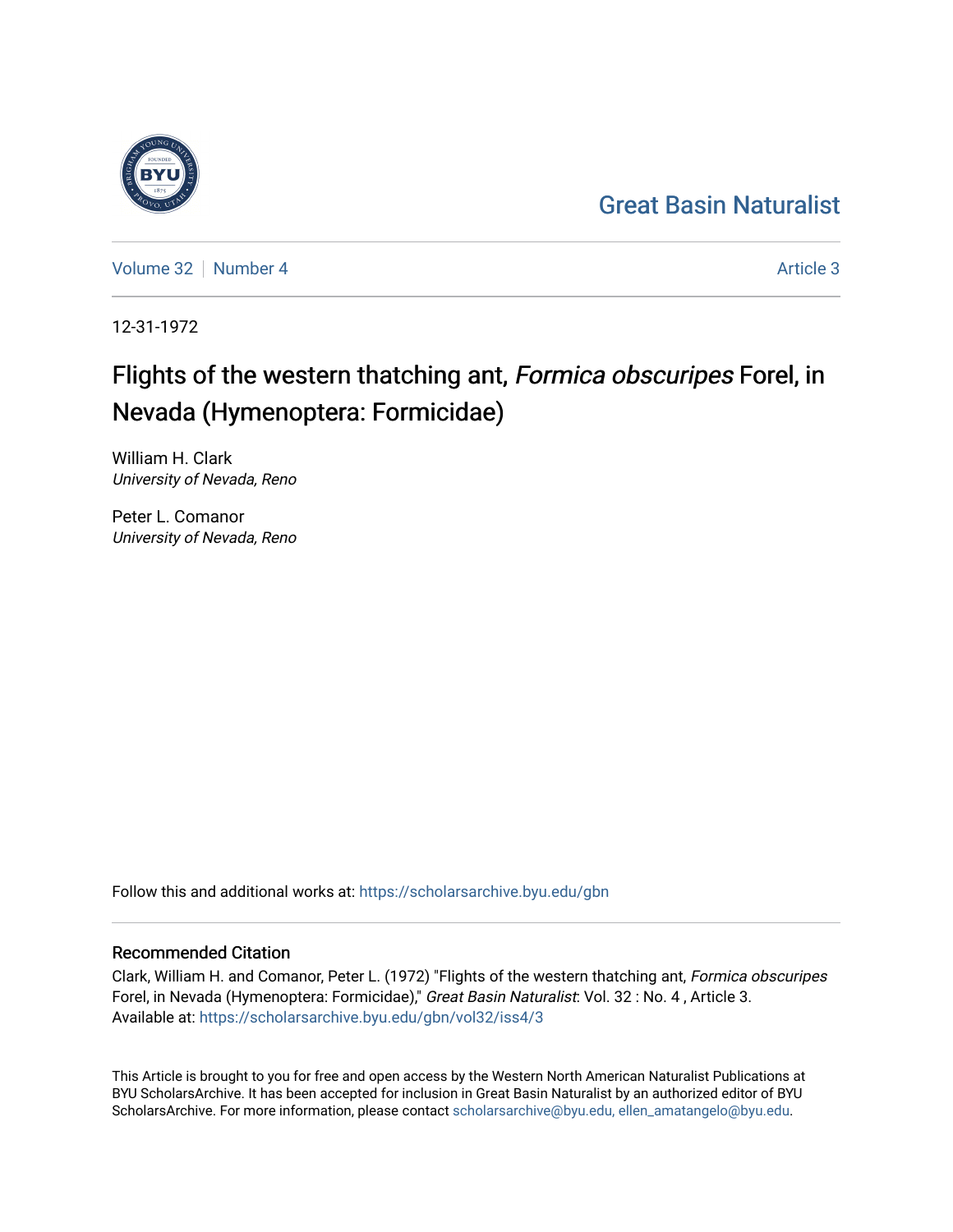#### FLIGHTS OF THE WESTERN THATCHING ANT, FORMICA OBSCURIPES FOREL, IN NEVADA (HYMENOPTERA: FORMICIDAE)<sup>1</sup>

#### William H. Clark<sup>2</sup> and Peter L. Comanor<sup>2</sup>

ABSTRACT.-- Observations indicate that Formica obscuripes flies earlier in Nevada than in other parts of the country where the flights have been re- corded. The alate males are the first to emerge from the nest. These are eventually succeeded by alate females, and finally only females are seen. *F. obscuripes* flew during periods when air temperatures were 20.5-26.5 C, when relative humidities were about 18%, and when solar input was about 1.35 langleys. Slight winds approaching <sup>3</sup> mph did not keep the ants from flying but may have in fluenced their direction of flight.

The nests of F. obscuripes observed near Reno differ from those reported in other areas in that they do not have such an extensive thatch covering them.

Flight activities have been reported for Formica obscuripes by McCook (1884). He states that the marriage flight of this ant in "Dakota" occurs in "the latter part of July, [when] numerous swarms of 'flying ants' are seen" and that "the appearance of the swarms continuing throughout August and into September" has been observed. Cole (1932) states that "winged males and females appear in large numbers during June and July." In North Dakota, flights occur in the month of June (Weber, 1935), and in Michigan, in June and early July (Talbot, 1959; 1972). It has been suggested that F. obscuripes does not have true nuptial flights and that winged forms leave the nest one or <sup>a</sup> few at <sup>a</sup> time (Weber, 1935). On the other hand, more recent observation suggests that  $F$ , obscuripes has conspicuous swarming and mating activities (Talbot, 1959; 1972). This seems to be substantiated by the polygymous habit of this ant (King and Sallee, 1956). Wheeler and Wheeler (1963) report winged females of F. obscuripes in nests from 6 June to 8 August and winged males from 23 May to <sup>12</sup> July in North Dakota.

Records of flight activities of this ant in the Great Basin have not been found in the literature. The Nevada flights reported below were first noted on <sup>15</sup> April and lasted until at least <sup>10</sup> May 1972, thus occurring almost two months earlier than previously recorded for this species.

F. obscuripes has been recorded in Nevada, but not previously in Washoe County (La Rivers, 1968).

#### MATERIALS AND METHODS

Three nests of F. obscuripes were periodically observed from 15 April to <sup>10</sup> May 1972 in conjunction with other ant studies in the general areas of the study sites described below.

<sup>&</sup>lt;sup>1</sup>This work was assisted by a grant from the Research Advisory Board, University of Nevada. Reno<br><sup>-2</sup>Department of Biology. University of Nevada, Reno, Nevada 89507.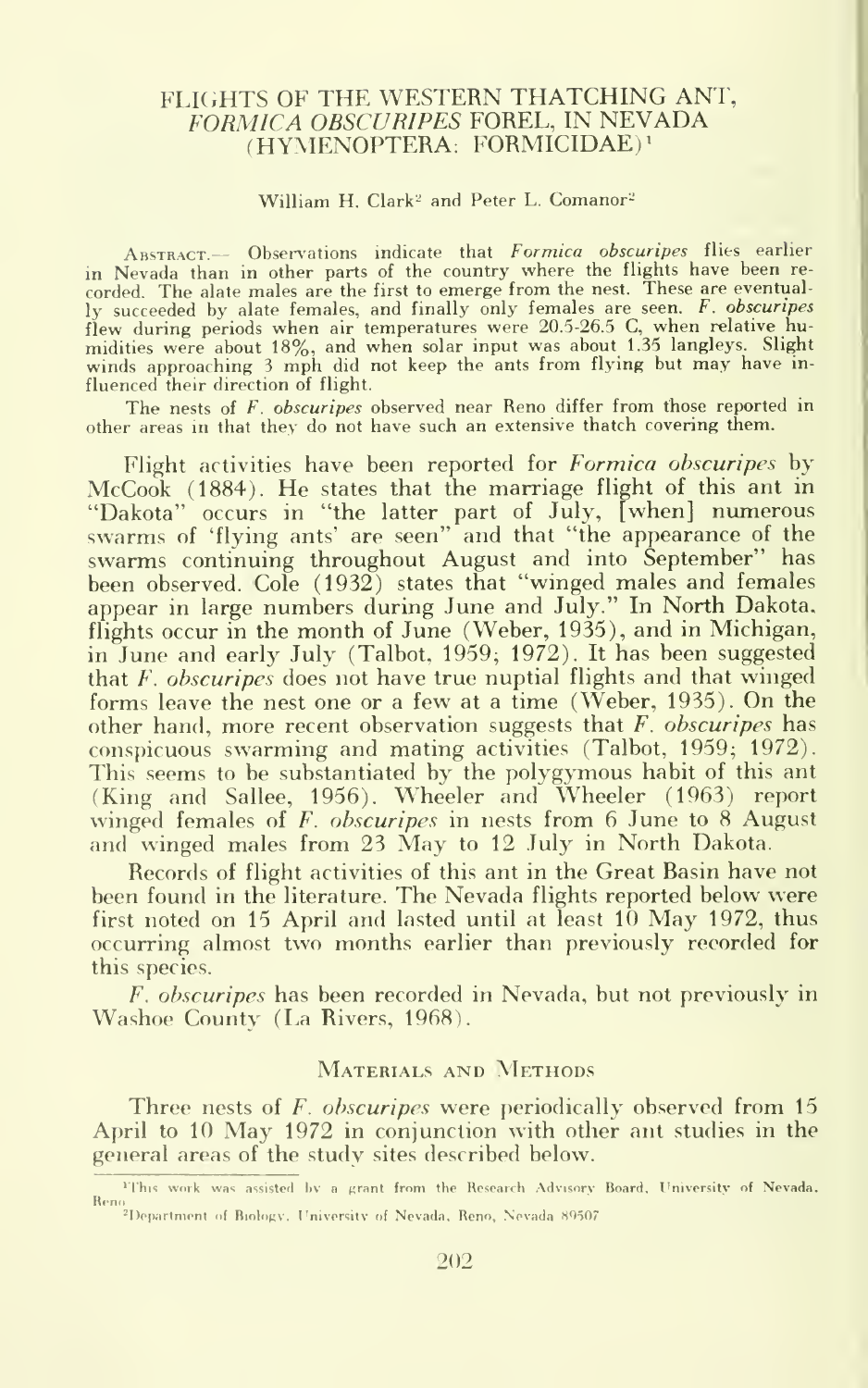Numbers of winged males and females on the nests, in nearby vegetation, and actually flying were noted. Temperature data were taken in C by two methods. At nest number 1, the temperatures were taken with a YSI 12 channel telethermometer, and temperatures at nests number 2 and 3 were taken with two standard labor atory glass thermometers. Ground surface temperatures and air temperatures at 10 cm above the ground surface were taken. Relative humidity was taken with a sling psychrometer operated as near the ground surface as possible, and wind measurements were made with a hand-held anemometer at 1 meter above ground surface. On 1 May, solar input, in langleys per minute  $(\text{cal/cm}^2/\text{min})$ , was taken with a weathermeasure recording pyranograph.

The three F. obscuripes nests observed during April and May 1972, all located just north of Reno, Washoe County, Nevada, occur at elevations of about <sup>1550</sup> m and are separated by distances of up to 15 miles. The vegetation of these areas is dominated by Artemesia tridentata, basin big sagebrush. Numbers of subordinate species vary among the sites. The chief ones are Chrysothamnus viscidiflorus,  $\check{C}$ . nauseosus. Ephedra viridis. Ribes velutinum, Tetradymia canescens and *Bromus' tectorum*. Nest number 1 is  $1.1 \text{ m}$  in diameter and 30 cm high. It is constructed around a living *Chrysothamnus nauseosus* shrub, and its thatch is relatively thin and composed mainly of Ephedra viridis stems, Artemesia tridentata bark, and grass overlying <sup>a</sup> base of coarse, decomposed granite sand. Nest number <sup>2</sup> is<sup>79</sup> cm in diameter and <sup>25</sup> cm high. This nest is built around living and dead Artemesia tridentata and Tetradymia canescens. with its thatch constructed mainly of sage bark and grass. Nest number <sup>3</sup> is 50 cm in diameter and 15 cm tall and is in living and dead Artemesia tridentata and Chrysothamnus viscidiflorus. Its thatch is composed mostly of *Ephedra viridis* stems, sage bark, and grass.

These three nests differ from the nests described by Cole (1932), Weber (1935), and Wheeler and Wheeler (1963) in the extent of the thatching. These workers state that the thatch material covers the mound and extends into the soil to varying depths, to a maximum of about 30 cm. The three nests observed in this study have a thin layer of thatch on top, with the lower sides composed mostly of bare gravel and occasional sticks or grass stems. None of the nests observed has a thatch that extends to or into the ground.

#### **RESULTS**

The first winged individuals of F. obscuripes observed were males noted on the morning of 15 April. About a dozen winged males were observed in Chrysothamnus nauseosus near nest number 1. After these winged ants were noticed, two other  $F$ , obscuripes nests were located and occasionally observed. On 18 April, seven males were col lected from the surface of nest number 2 in the time period from 10:00 to 10:30 a.m. None were observed in surrounding plants. Nest number 3 was located on 19 April, but no winged individuals were found; however, two winged males were seen on nest number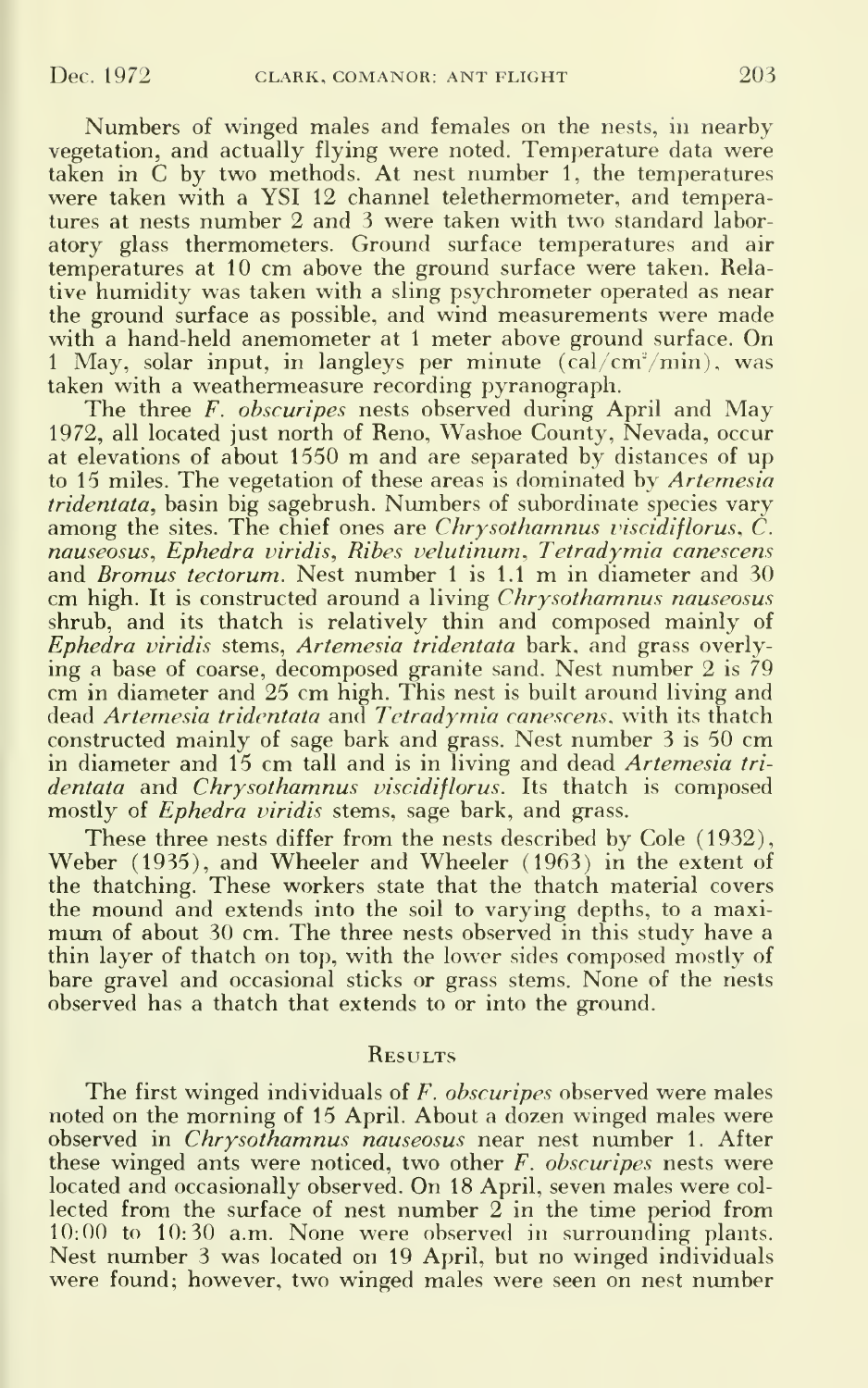2. On 29 April at 2:45 p.m., winged males were again observed on nest number 2.

On <sup>1</sup> May 1972, nest number <sup>1</sup> was observed for <sup>a</sup> day (see Table 1), and a maximum of fourteen females flew per minute at 10:25 a.m., representing the height of the flight, when the air temperature at 10 cm above ground surface was  $25 \text{ C}$  (see Figure 1).

#### **Discussion**

According to Weber (1935), when "the air is calm, the sky quite clear, the temperature above  $60 \text{ F}$  (15 C), and the humidity above 50%, the ants take flight." These temperatures were taken at 10 inches (25.4 cm) above ground level (Talbot, 1971). Talbot (1959) found that F. obscuripes "began flying at about  $70$  F (21 C), provided they were not wet, the grass was not swaying, and the sky was not darkening." The correspondence of flights with rising temperatures in the morning is supported by work on several species of Formica elsewhere (Talbot, 1964). The flights observed in Nevada all occurred within the temperature range given by Talbot (1959; 1972).

During the flights recorded for Nevada, abreeze was always present, the sky was clear, and the temperature was always above



Fig. 1. Alate Formica obscuripes females on Chrysothamnus nauseosus <sup>1</sup> May 1972.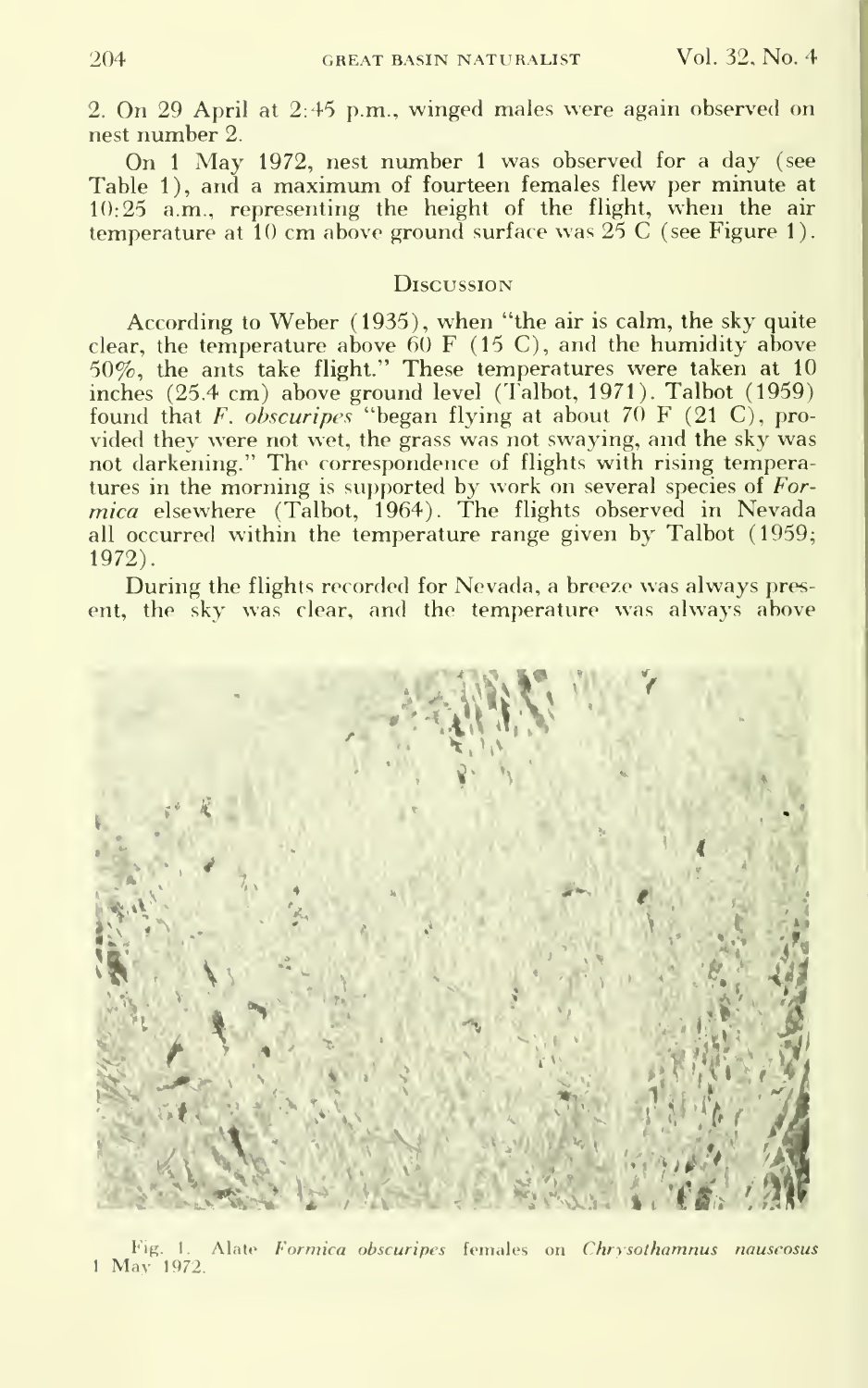| $\frac{1}{2}$<br>֘֒ |
|---------------------|
| l<br>l              |
| $\frac{1}{2}$       |
|                     |
|                     |
|                     |
|                     |
|                     |
|                     |
| i                   |
| i<br>l              |
|                     |

| Time <sup>1</sup>                                         | Air Temp. <sup>2</sup><br>$\odot$ | Surface<br>Temp. (C)<br>Ground | $\frac{\%}{\%}$ Relative<br>Humidity | Wind<br>$(\mathrm{mph})$ | $(g-cal/cm2/min)$<br>Solar Input | No. alate ants<br>on surface<br>$\epsilon$ o | $\circ$        | No. alate ants<br>$\leftrightarrow$ | $\circ$  | on plants Flights/minute<br>alate females |
|-----------------------------------------------------------|-----------------------------------|--------------------------------|--------------------------------------|--------------------------|----------------------------------|----------------------------------------------|----------------|-------------------------------------|----------|-------------------------------------------|
| 8:30 a.m.                                                 | 18.5                              | 24.5                           | $\overline{4}$                       | $\circ$                  | 0.90                             |                                              | 4              | 0                                   | $\circ$  |                                           |
| 8:40                                                      | 18.5                              | $26\degree$                    | $\overline{\mathbb{I}}$              | ł                        | 0.98                             |                                              | 25             |                                     | $\infty$ |                                           |
| 9:00                                                      | $\overline{20}$                   | 29.5                           | 24                                   |                          | 1.045                            |                                              | 78             |                                     | 27       |                                           |
| 0:00                                                      | 23                                | 38.5                           | $\frac{8}{18}$                       | 2.3                      | 1.27                             | ١r                                           | 58             |                                     | 100      |                                           |
| 0:20                                                      | 25                                | $\frac{1}{4}$                  | $\overline{\phantom{a}}$             | ł                        | 1.33                             |                                              | 27             |                                     | 120      |                                           |
| 0:25                                                      | 25                                | $\frac{1}{4}$                  |                                      | ţ                        | 1.35                             |                                              | $\overline{9}$ |                                     | 113      | 4                                         |
| 1:00                                                      | 26.5                              | 45.5                           | $\frac{8}{2}$                        | 2.9                      | 1.435                            |                                              | ١C             |                                     | 45       |                                           |
| 1:45                                                      | $\frac{28}{2}$                    | 50                             | $\overline{\phantom{a}}$             | I                        | 1.50                             |                                              |                |                                     |          |                                           |
| 2:00                                                      | 28.5                              | 52                             | 16                                   | 0.8                      | 1.52                             |                                              |                |                                     |          |                                           |
| $:00-5:00$ p.m.                                           | 32-22.5                           | 55-39                          | 17-18                                | $0 - 3.2$                | $1.54 - 1.01$                    |                                              |                |                                     |          |                                           |
| 5:20                                                      | $\frac{2}{2}$                     | $\overline{30}$                |                                      | $\ddot{\cdot}$           | 0.90                             |                                              |                |                                     |          |                                           |
| Pacific Daylight Saving Time<br>0 cm above ground surface |                                   |                                |                                      |                          |                                  |                                              |                |                                     |          |                                           |
|                                                           |                                   |                                |                                      |                          |                                  |                                              |                |                                     |          |                                           |

**Tacific Daylight Saving Time**<br><sup>210</sup> cm above ground surface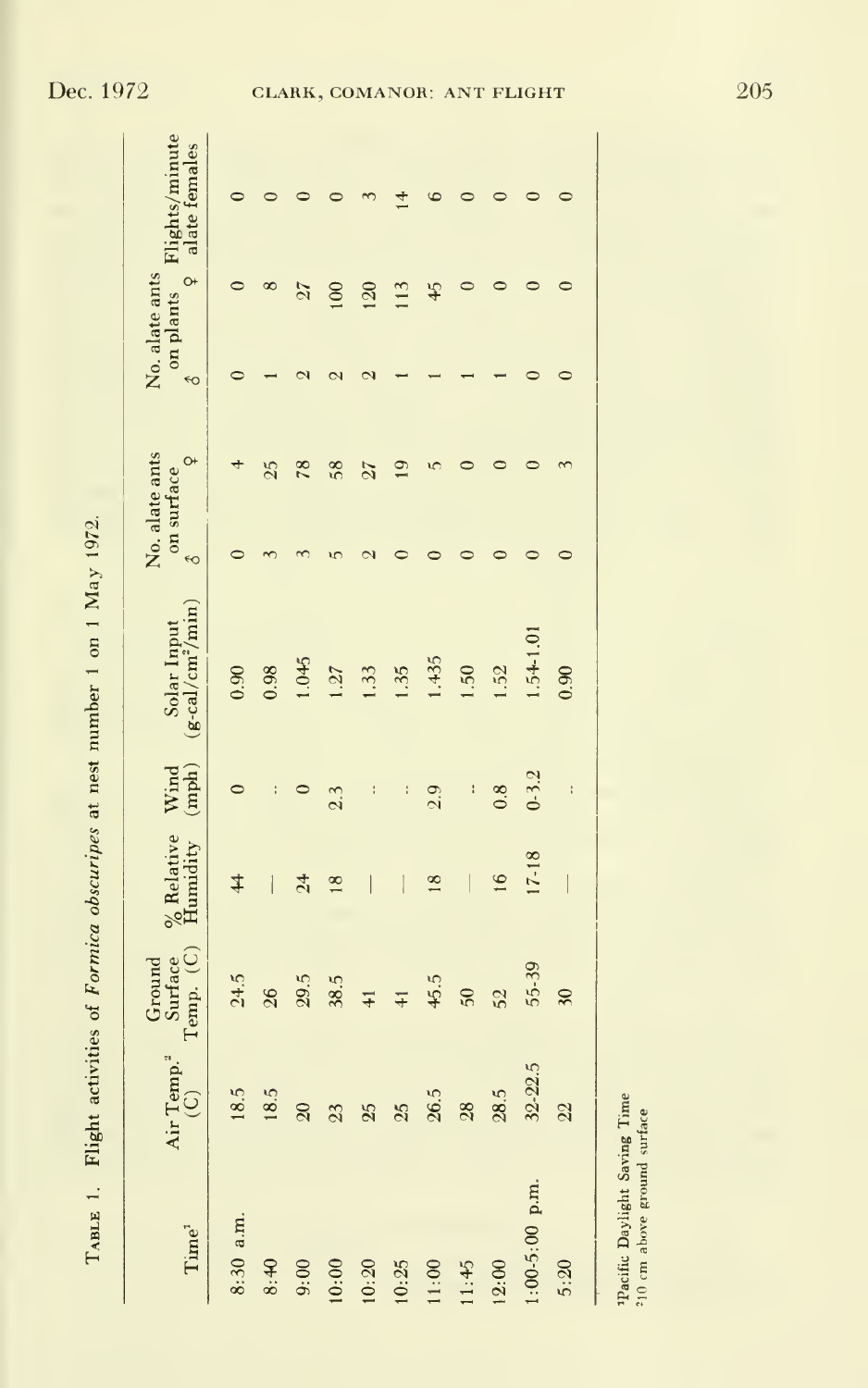15 C. The humidity during these flights was always below  $50\%$ , with <sup>a</sup> relative humidity of about 18% during flights which occurred on <sup>1</sup> May 1972. The wind was not strong, usually averaging 2-3 mph, and did not seem to inhibit the flight of the ants. As they were observed to fly from the *Chrysothamnus* stems which were moving in the wind, the wind did seem to influence the direction of flight. On <sup>1</sup> May, the wind was from the east and the ants were flying westward and northwestward. The alate ants flew upward for one to about five meters, occasionally straight up, but usually at an angle to the west. Several times females would begin flight in an easterly or southerly direction and after attaining an altitude of several meters would shift to a westerly direction. This change in flight direction could be <sup>a</sup> result of the light winds present. The same type of wind conditions prevailed on 4 May, and again the ants flew in a westerly direction. Three winged females appeared on the nest surface for a short time at 5:20 p.m., then returned into the nest. Winged ants were seen outside the nest when the corresponding solar input ranged from 0.98 to 1.52 langleys and were observed to fly when the solar input ranged from 1.33 to 1.435 langleys.

On <sup>4</sup> May at 10:00 a.m., nest number <sup>1</sup> had <sup>10</sup> females on the surface and 45 were located in nearby shrubs; three males were ob served in shrubs. Sixteen females and one male flew in a one-minute time period, when the air temperature was 20.5 C. At 10:30 a.m.<br>nest number 3 had one winged female on the nest surface. On 10 May at 8:45 a.m., nest number 2 had seven winged females on the surface and one in <sup>a</sup> sagebrush. At 9:45 a.m., nest number <sup>3</sup> had 10 winged females on the nest and 20 in sagebrush.

An additional F. ohscuripes nest on Austin Summit, Lander County, Nevada, elevation 2286 m, was found to have no winged individuals present outside the nest during the morning of <sup>12</sup> May 1972.

Winged males of F. obscuripes were much fewer than females. Males were also the first winged forms observed to leave the nest in April; gradually more females were present, until finally in May only females were flying. These observations agree with those of Talbot (1959) for this species.

Our observations indicate that  $F$ , obscuripes flies earlier in Nevada than elsewhere where it has been observed. Sudd (1967) states that "ants of deserts and steppes do not fly in late summer, when the queens would be exposed to hot, dry weather in the time when they are founding colonies. The flight is delayed till spring." The earlier flights in Nevada could be an avoidance of the summertime hot, dry weather; or, it may be that the ants simply develop sooner in this climate.

#### **ACKNOWLEDGEMENTS**

The authors thank Drs. George C. and Jeanette Wheeler for the species determination of F. ohscuripes.